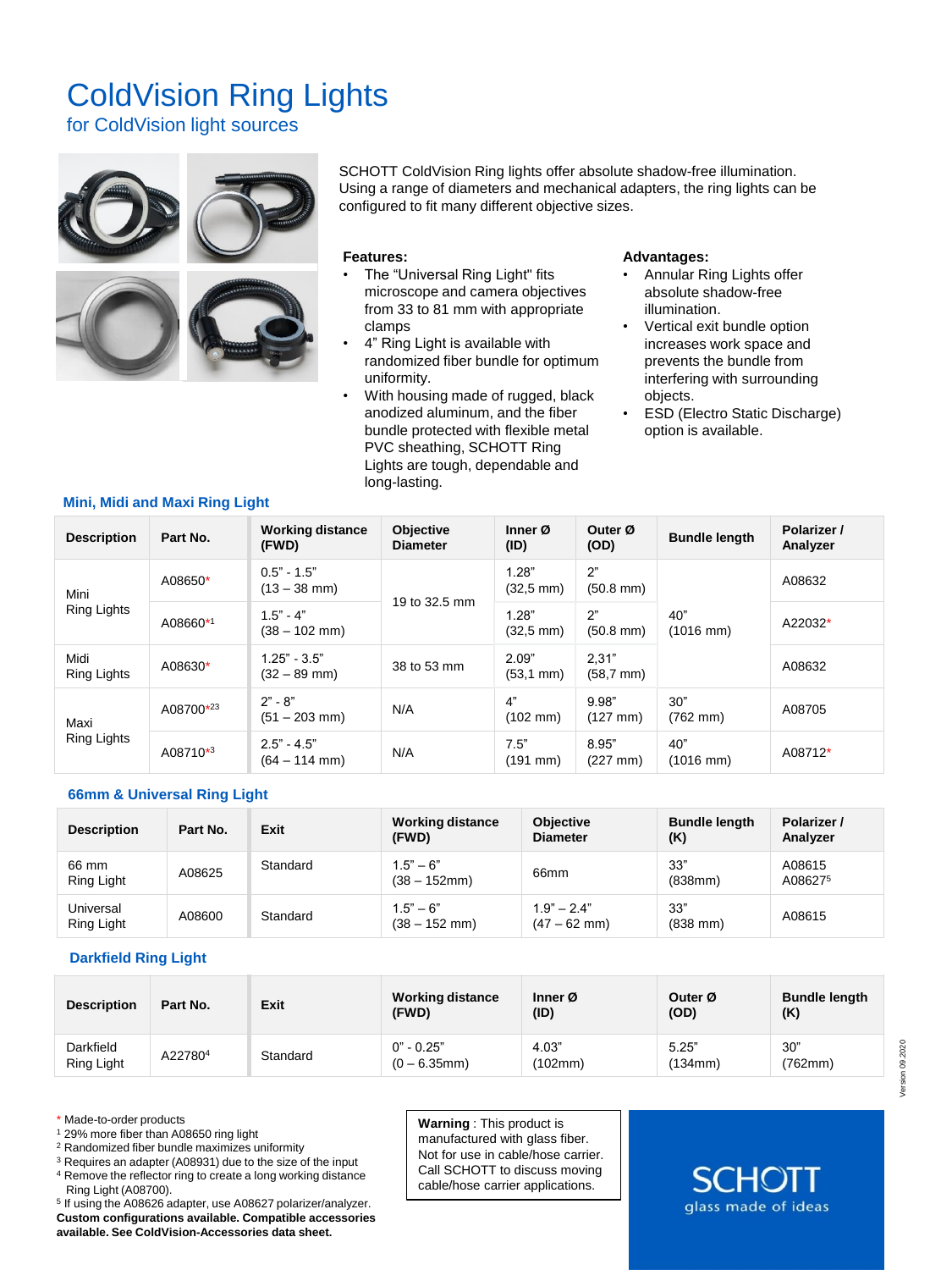Ringlight Input: Black Anodized Aluminum or Conductive Finish Bundle Sheathing: PVC Covered Metal Tubing or Stainless Steel



Note:<br>ADB650 has an active fiber dia. of 22 (5.6) for a<br>working distance of 5 to 1.5' (13 to 38mm).<br>ADB660 has an active fiber dia. of 25 (6.4) for a<br>working distance of 1.5 to 4' (38 to 102mm).<br>Both have F. D. ring dia. o

## A08650 & A08660 - 19 / 32.5 mm Ring Lights



#### A08630 - 38 / 53 mm Ring Light



A08700 - 4" Ring Light

**Warning** : This product is manufactured with glass fiber. Not for use in cable/hose carrier. Call SCHOTT to discuss moving cable/hose carrier applications.

Dimensions in ( ) are in mm

glass made of ideas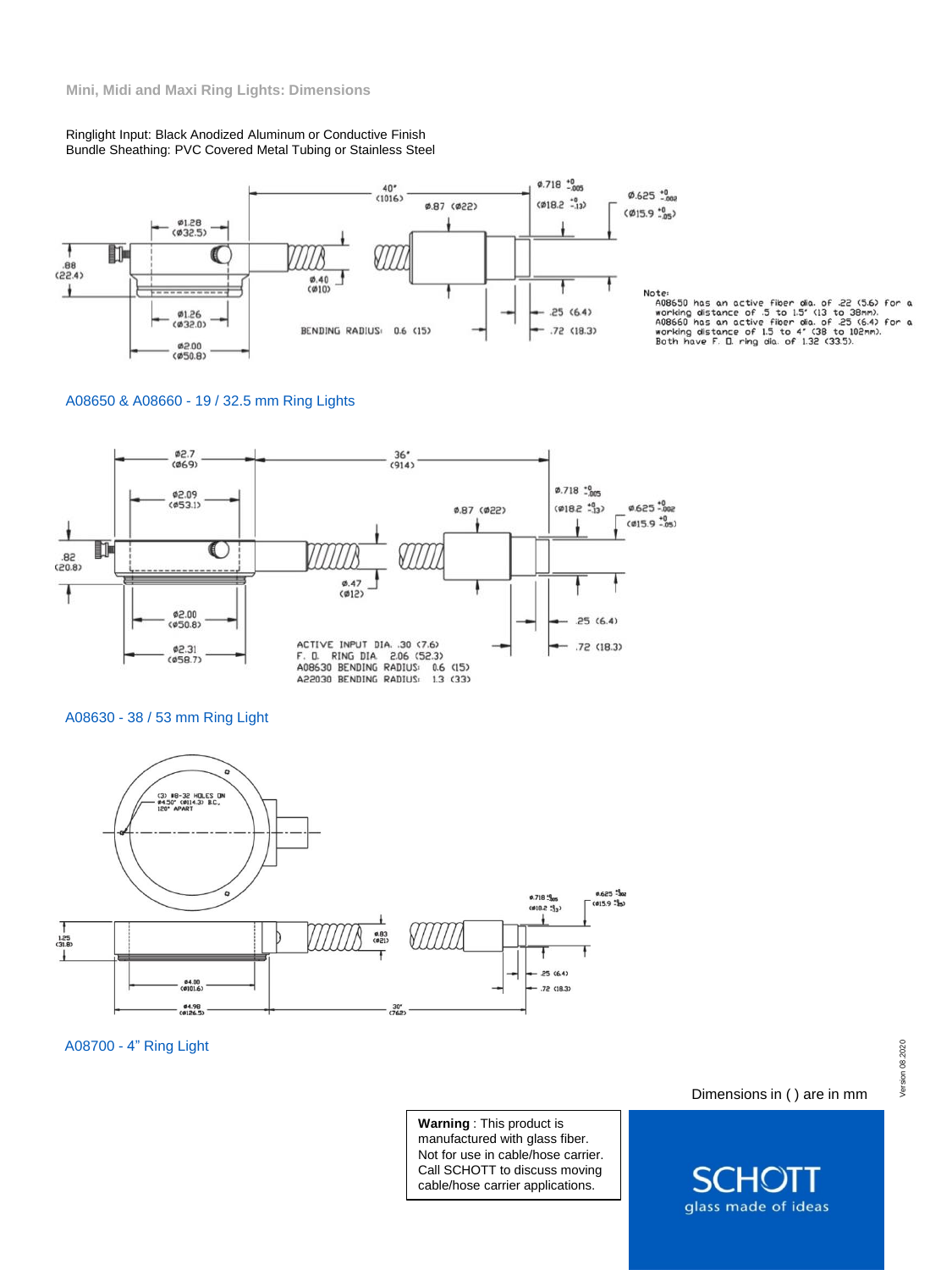

A08710 - 8" Ring Light

**58 and 66mm Ring Light: Dimensions** 





A08625

**Warning** : This product is manufactured with glass fiber. Not for use in cable/hose carrier. Call SCHOTT to discuss moving cable/hose carrier applications.

Dimensions in ( ) are in mm

П

 $S($ 

 $\Box$   $\Box$ 

glass made of ideas